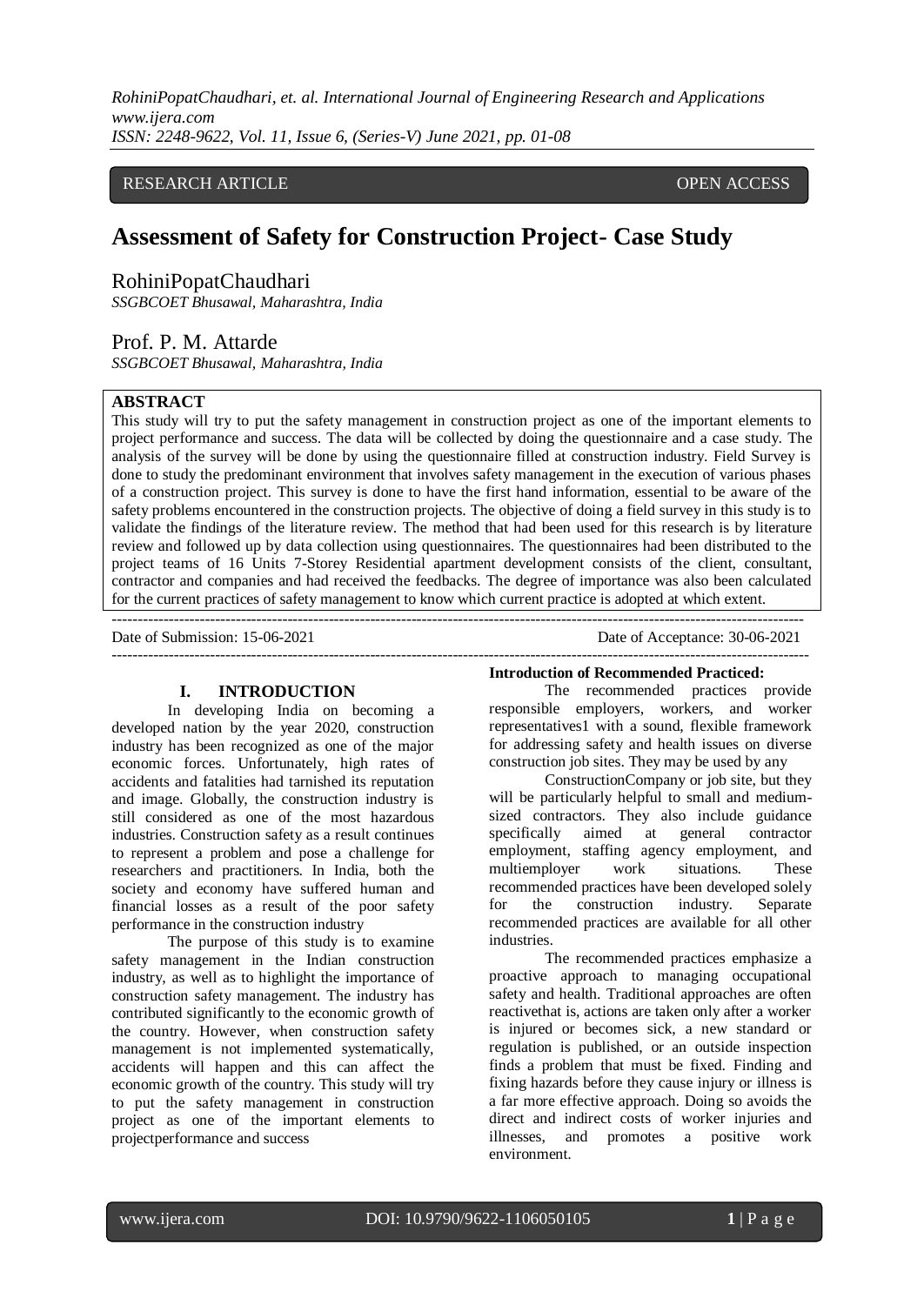These best practices present principles and approaches to implementing and maintaining a safety and health program for the entire construction company. OSHA recognizes that a wide variety of small and large construction job sites exist. Some are short-duration, while others may take years to complete; some sites are characterized by frequently changing conditions, while other sitesconditions may change less often. An effective program emphasizes top-level ownership, participation by employees, and findsfix approach to workplace hazardsIdentification‖ and ―Hazard Prevention and Control‖ core elements. Because of the wide variety of site conditions, these two core elements should be implemented on a site-specific basis in order to effectively detect and correct hazards.

The concept of continuous improvement is central to these recommended practices. As with any journey, the first step is often the most challenging. The idea is to begin with a basic program and grow from there. By initially focusing on achieving modest goals, monitoring performance, and evaluating outcomes, you can help your company progress over time along the path to higher levels of safety and health.

**The Benefits of Implementing Recommended Practices**: Responsible employers know that the main goal of a safety and health program is to prevent work-related injuries, illnesses, and deaths, as well as the suffering and financial hardship these events can cause for workers, their families, and their employers.

Employers may find that implementing these recommended practices brings other benefits as well. The renewed or enhanced commitment to safety and health and the cooperative atmosphere between employers and workers have been linked to:

- Improvements in production and quality.
- Better employee morale.
- Improved employee recruiting and retention.
- A more favourable image and reputation (among customers, suppliers, and the community)

**How to Use the Recommended Practices**: Each section of the recommended practices describes core program elements which are management leadership, worker participation, hazard identification and assessment, hazard prevention and control, education and training, program evaluation and improvement, communication and coordination for employers on multiemployer worksites, followed by several action items. Each action item is an example of steps that general contractors, subcontractors, managers, supervisors, and workers can take to establish, implement, maintain, and improve safety and health programs. a general self-evaluation tool can be found on the recommended practices web page. it can be tailored to your construction site to track your progress and document how you have implemented (or will implement) each action item.**Seven Interrelated Elements:** The seven core elements are interrelated and are best viewed as part of an integrated system. Actions taken under one core element can (and likely will) affect actions needed under one or more other elements. For example, workers must be trained in reporting procedures and hazard identification techniques in order to be effective participants. Thus, the Education and Training‖ core element supports the Worker Participation core element.

While the action items under each core element are specific, they are not prescriptive. The process described in these recommended practices can, and should, be tailored to the needs of each construction company and/or job site. Likewise, your safety and health program can and should evolve. Experimentation, evaluation, and program modification are all part of the process. You may also experience setbacks from time to time. What is important is that you learn from setbacks, remain committed to finding out what works best for you, and continue to try different approaches.

**Scope of the project:**This study is the first step in reducing the percentages of accidents in construction site. In addition, this study will lead the reader to know how far is the implementation of the Construction Safety Management in India is being done. Besides that, it also gives an overview about current situation in construction site. Thus, this will reduce the bad impression many people that construction site is a danger workplace. The employer must make a suitable and sufficient assessment of:

- The health and safety risks to employees whilst at work;
- The health and safety risks to which people not in his employment may be exposed due to the way in which any aspect of his business is conducted.

**Objectives of the Project:** The aim of this project is to assess the safety for construction project because various team members are work together in construction industry and accident risk is very high at construction projects.

The above study can have following five main objectives.

- To study the construction safety at projects.
- Assessment of safety for construction project.
- To involve the assessment of safety study on live construction projects.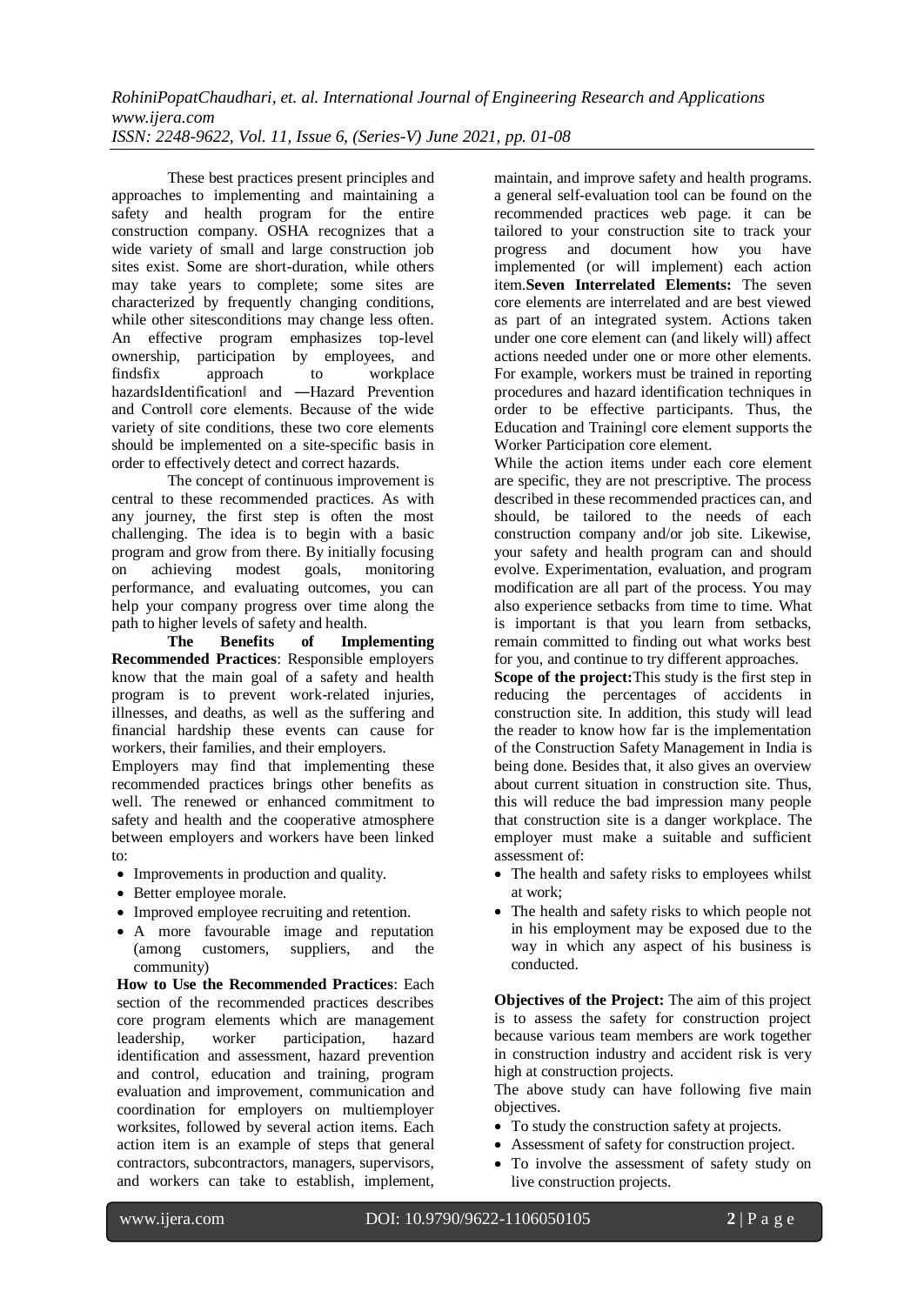- To analysis the data collected by questionnaire.
- To give the discussion and suggestion for effective safety program for construction projects.

#### **II. LITERATURE SURVEY A. CONSTRUCTION SAFETY MEANING FROM MANAGEMENT GURUS**

'Safety First' is a very common scenery that we can see at most construction sites in our country. However, is safety really being put under first priority as stated on the poster? Thus, safety management highlight how important it is to ensure that the implementation and compliance of safety aspects at construction site are carried out with serious efforts by all the construction stakeholders involved so that it will not be merely a slogan only.

Although the accident rate in the construction industry of Hong Kong is argued to decline in recent years due to improved safety measures, it still remains higher than that of other developed countries (Choudhry et al., 2009).

Notably, many of these work-related deaths and injuries are preventable. As Williams (2000) advised, site safety should be enhanced since construction projects have become more complicated in recent times.

Construction sites are crowded with workers who undertake numerous high risk duties such as operating at height and outdoors and with heavy machinery and equipment (Tam et al., 2004).

Mitropoulos and Cupido (2009) also suggest that production practices can prevent production errors. Therefore, it is believed that safety practices can prevent human errors, thereby reducing the likelihood of accidents if these practices were shaped by the guiding principle and its associated strategies focusing on avoiding construction errors and rework.

### **B. FACTORS AFFECTING IMPROPER SAFETY MANAGEMENT**

### **i. Organisation Safety Policy**

The company expects employees to confirm to this policy and to comply with the relevant health and safety standards laid down by various statutory requirements. The employees are also expected to exercise all reasonable care for their own health and safety and that of others who may be affected by their acts or missions.

### **ii. Safety Meeting**

The Project Manager, Quality officers and Quality engineers will lead safety patrols, safety coordination meetings and after work site clean up being a normal, not exceptional, daily routine. Also daily labour problems regarding facility are also solving regularly.

### **iii. Safety Training**

Hinze and Wilson (1999) indicate that there is unanimous agreement among the respondents of their study that worker training is vital to improved safety performance.

#### **iv. Availability of Safety Equipment**

Toole (2002) argues that some construction accidents results because of the absence of safety equipment necessary to perform the job safety at the location of the work.

### **v. Safety Inspections**

Safety inspections are the usual means used to enforce safety at the jobsite. Hinze and Gambatese (2003) indicate that safety inspections are one of the means by which project managers and site supervisors can become acquainted with the nature of the safety conditions on the site.

### **vi. Safety Incentive and Penalties**

Hinze and Gambatese (2003) indicate that of the various types of safety initiatives that companies utilize to promote worker safety, the most widely implemented type of program involves safety incentives.

### **vii. Workers attitude towards Safety**

Aksorn and Hadikusumo (2008) indicate that attitude is a tendency to respond positively or negatively to certain persons, objects or situations. Individuals are different in their perception of risks & willingness to risks. Successful safety programs can have achieved if the positive attitudes of employees towards safety are improved.

### **viii. Labour Turnover Rates**

To improve safety performance, Harper and Kohen (1998) recommend reducing labour turnover rates. Hinze and Gambatese (2003) examine the relationship between labour turnover rates and safety record.

#### **ix. Compliance with Safety Legislation**

In order to improve safety performance, a standard checklist is used to conduct the audit. This checklist included those items which are compliance to Occupational Safety and Health Act and Factories and Machinery Act and perceived to be important from the safety point of view (Shuratman Z. et al., 2007).

### **C. COMMUNICATION & COORDINATION**

An increasing number of workers are assigned by staffing agencies to work at specific host worksites under the direction and control of the host employer. It is important for the staffing agency and the host employer to communicate and coordinate to provide and maintain a safe work environment for their workers.

Inconsistent safety policies may also cause workers to question the credibility of safety and health programs, resulting in less meaningful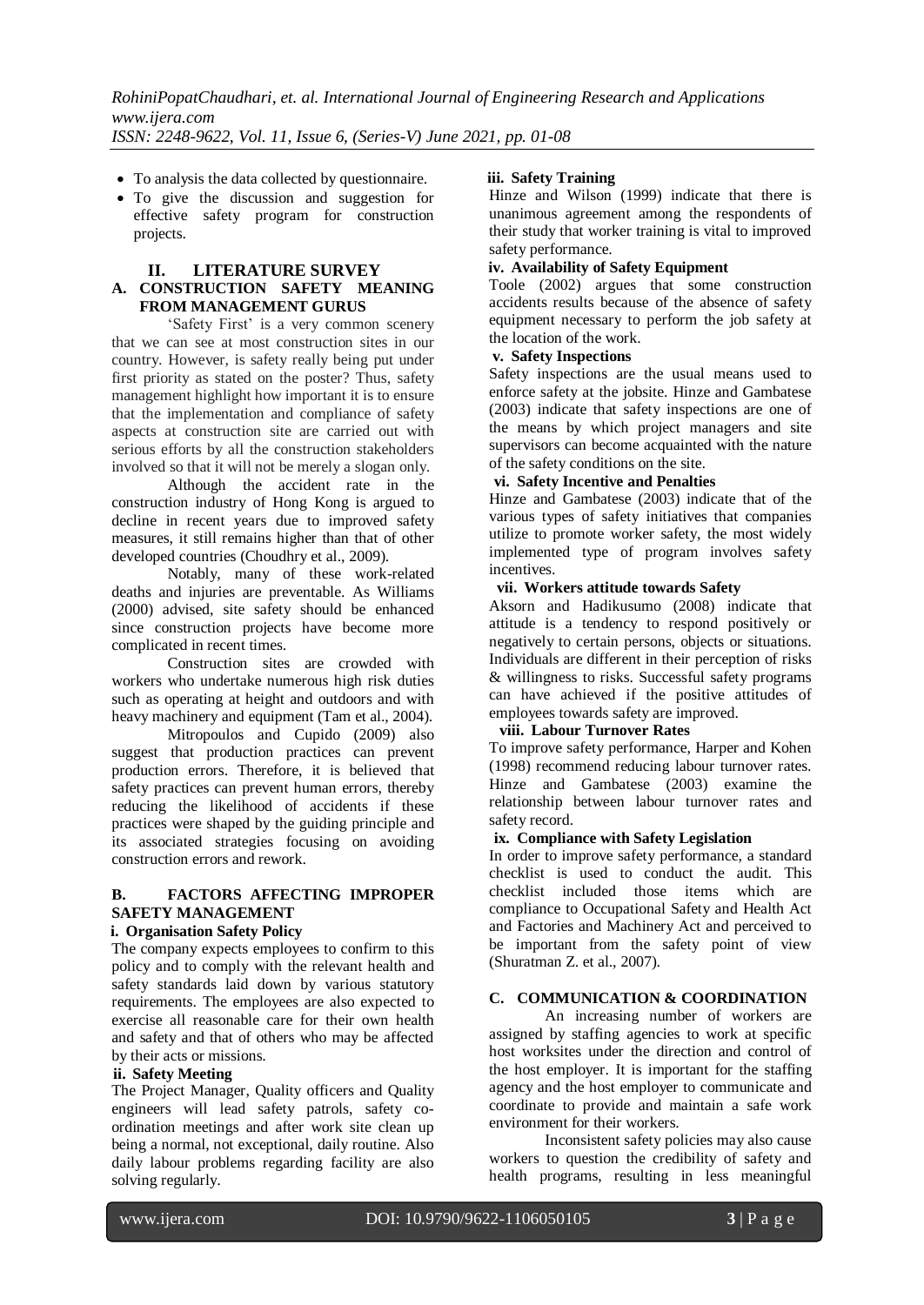*RohiniPopatChaudhari, et. al. International Journal of Engineering Research and Applications www.ijera.com*

*ISSN: 2248-9622, Vol. 11, Issue 6, (Series-V) June 2021, pp. 01-08*

employee engagement and participation. Effective communication and coordination among such employers means that:

General contractors and their workers are aware of:

- The types of hazards that may arise from the work being done on site by workers employed by contractors, subcontractors, or staffing agencies.
- The procedures or measures needed to avoid or control exposure to these hazards.
- How to contact the contractor, subcontractor, or staffing agency if they have a safety concern?

Before coming on site, contractors, subcontractors, & staffing agencies and their workers are aware of

- The previous work done and the types of hazards that may already be present at the job site.
- The procedures or measures they need to use to avoid or control their exposure to these hazards.

#### **III. CONSTRUCTION SAFETY AT PROJECT SITE A. INTRODUCTION**

A successful corporate safety programme should include a clear statement of policy by the client or owner, expressly showing management support for meeting safety objectives and the involvement of different stakeholders in the management system.

### **i) Clients**

Clients should put safety and health on the top of the agenda along with financial considerations. To ensure that all contracts are completed on time, on budget and safely, clients should:

- Ensure that safety and health is not compromised
- Ensure best value as against the lowest cost
- Put in place safety and health considerations during the design stage
- Have allowed sufficient time and resources for implementing the contractor's safety program.

### **ii) Contractors**

- Plan emergency routes and exits, traffic routes, danger areas, loading bays, ramps, etc.
- Ensure provision of safe work equipment, with due care to their suitability, selection, safety features, safe use, training and information, inspection and maintenance.
- Provide safe working slope for excavators.
- Design and anchor fork-lift trucks and dump trucks to prevent roll-over or overturn
- Provide suitable safety signs and warning notices
- Provide personal protective equipment, e.g. reflective clothing that should be fit, comfortable and well maintained.
- Keep the workplace free from hazards
- Provide suitable communication and information to let employees know how to protect themselves against hazards
- Conduct regular jobsite safety inspections
- Employ trained first aid personnel on site and/or put in place an emergency response system.

#### **iii) Employees**

- Follow all safety rules
- Ensure that all safety features and equipment installed are functioning properly
- Replace damaged or dull hand tools immediately
- Avoid horseplay or other activities that create a hazard
- Stop work when they are unwell or physically not fit to do the job
- Report any unsafe work practice and any injury or accident to the line supervisor

#### **iv) Senior Site Management**

- Inform workers of the risks present and the control measures required
- Establish emergency procedures
- Avoid all risks to workers
- Ensure that appropriate training is given

#### **v) Architects, structural engineers, and other designers**

- Discuss and agree the safety and health terms with client
- Plan for safety and health in layout and design drawings, with due regard to build ability, future maintenance and repairs
- Provide information about the safety and health risk of the design after the client has decided on which contractor(s) to use
- Carry out periodic checks and sort out interface problems with different contractors
- Certify contractor's claims for safety payment and conclude the final accounts.

### **vi) Safety professionals and supervisors**

- Identify hazards in the workplace
- Give advice and suggest options for solving safety or health problems
- Suggest different kinds of help available, such as specialists in chemical, electrical and mechanical engineering safety to sort out issues at stake
- Investigate accidents/incidents and recommend remedial measures
- Carry out periodic checks and provide a written report summarizing the findings
- Develop and maintain an effective safety and health programme
- Provide safety training for employees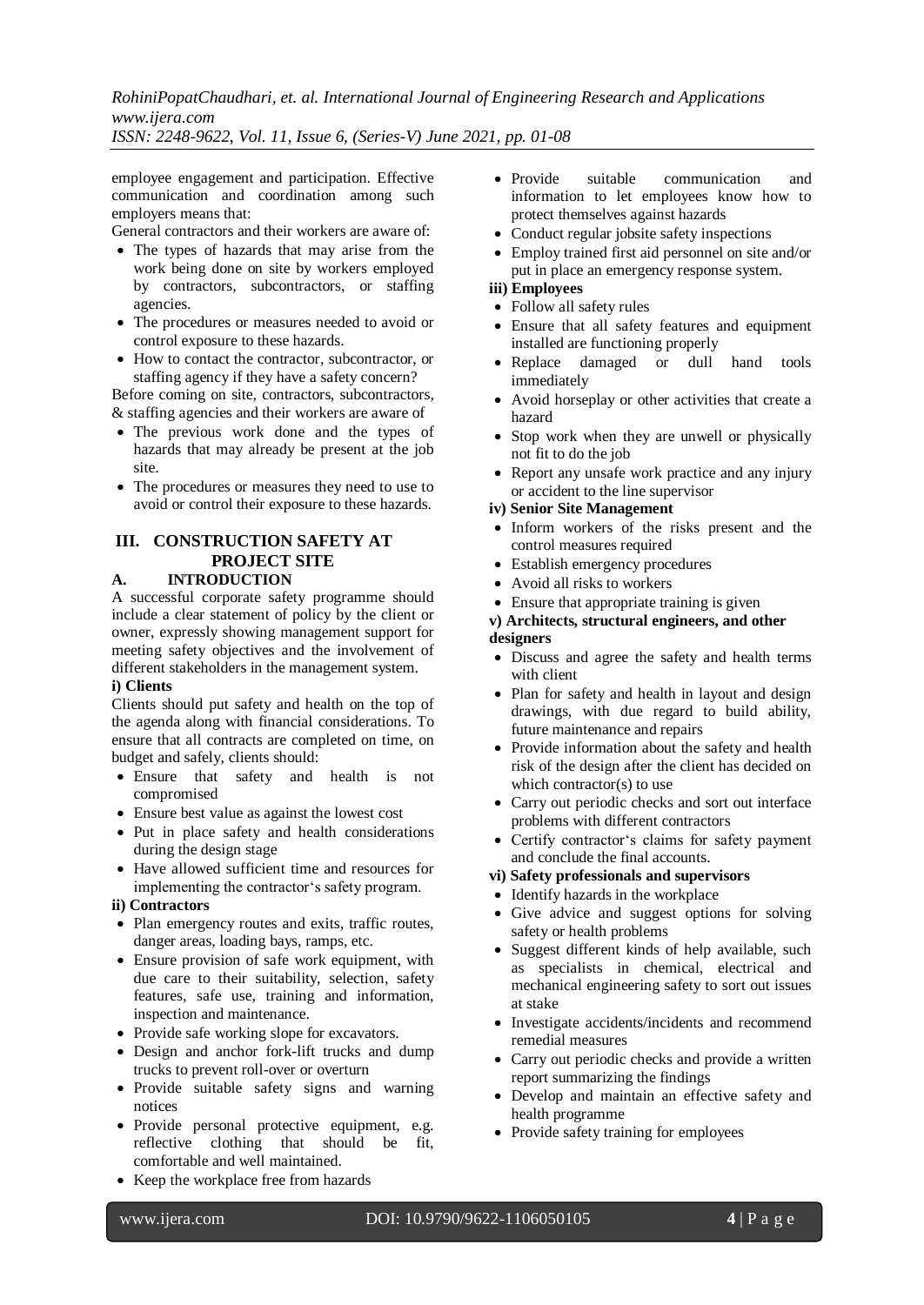*RohiniPopatChaudhari, et. al. International Journal of Engineering Research and Applications www.ijera.com*

*ISSN: 2248-9622, Vol. 11, Issue 6, (Series-V) June 2021, pp. 01-08*

## **B. PRE-WORK PLANNING**

Before starting any activity at site prework planning should be done. Short meeting should be taken in presence of execution team members & safety officers. All safety pre-work planning should be done and checklists of the different works are sanctioned by the project manager For small worksites or construction projects, look for the dangers on site (not as a substitute for a full risk assessment) and take the following preventive actions:

- Ensure that dangerous substances on site are being properly stored and used
- Provide and ensure that all persons on site wear proper personal protection equipment
- Identify ways that a risk can be controlled without using personal protective equipment (PPE)
- Ensure that workers are using the right and fit PPE for the job
- Check all plant, machinery and equipment (including PPE) are marked and correctly labeled, e.g. Safe Working Load
- Fence the site against unauthorized entry
- Take measures to prevent objects from falling from height and to take measures to protect members of the public (such as persons passing by the site)
- Provide and keep safe egress and access to the place of work, such as access to scaffolding
- Put up appropriate signs including traffic routes, authorized personnel only etc.
- Provide sufficient welfare and first aid facilities
- Provide adequate fire precautions such as fire extinguishers, escape routes
- Ensure that existing power lines (buried or overhead) are identified and associated safe systems of work in place
- Take necessary precautions to ensure that electrical systems are well maintained in a safe condition
- Ensure that vehicles and people are kept apart, especially slewing vehicles, with traffic routes maintained in a safe condition
- Ensure that vehicle and plant operators are suitably trained or licensed if required
- Ensure that hoists and lifting appliances are properly installed and checked by competent persons
- Ensure that scaffolds are erected, altered and dismantled by competent people only
- Take measures to stop workers from falling and ensure fall protection
- Minimize and eliminate risk of manual handling by the use of mechanical equipment, or arrange

material to be supplied in manageable sizes and weights to reduce the risk of back injury

- Take all measures to reduce exposure to noise and vibration
- Ensure that holes are protected, with clear marking and fixed covers to prevent falls
- Ensure that excavations are adequately supported or otherwise constructed to minimize the risk of collapse and arrange regular inspection by a competent person.

### **IV. ASSESSMENT OF SAFETY FOR CONSTRUCTION PROJECT**

The assessment of safety for construction project will be carried out through following procedure:

### **A. RESEARCH METHODOLOGY**

Field Survey is done to study the predominant environment that involves safety management in the execution of various phases of a construction project. This survey is done to have the first hand information, essential to be aware of the safety problems encountered in the construction projects. The objective of doing a field survey in this study is to validate the findings of the literature review.

### **B. PROJECT ACTIVITIES**

The method that had been used for this research is by literature review and followed up by data collection using questionnaires. The research starts first with literature review on the topic of safety management in construction project. The Exploratory survey had been conducted to identify and making sure the effectiveness of the questionnaire survey. The questionnaire survey commenced right after the questionnaire had been improvised according to the Exploratory survey. Site visit needed to gain actual data from the site. The data from the survey and site visit will then be analyzed to attain the useful information.

### **C. EXPLORATORY SURVEY AND DATA COLLECTION**

Exploratory survey is a small scale methodological test intended to ensure that proposed methods and procedures will work in practice before being applied in a large and expensive investigation. It is a survey usually carried out prior to the main survey with the intent to gain information to improve the efficiency of the main survey. Exploratory survey provides an opportunity to make adjustments, revisions and to alert the surveyor to any difficulties that were not anticipated in the survey proposal stage for example, to ascertain the time taken to complete the questionnaire or to determine the most effective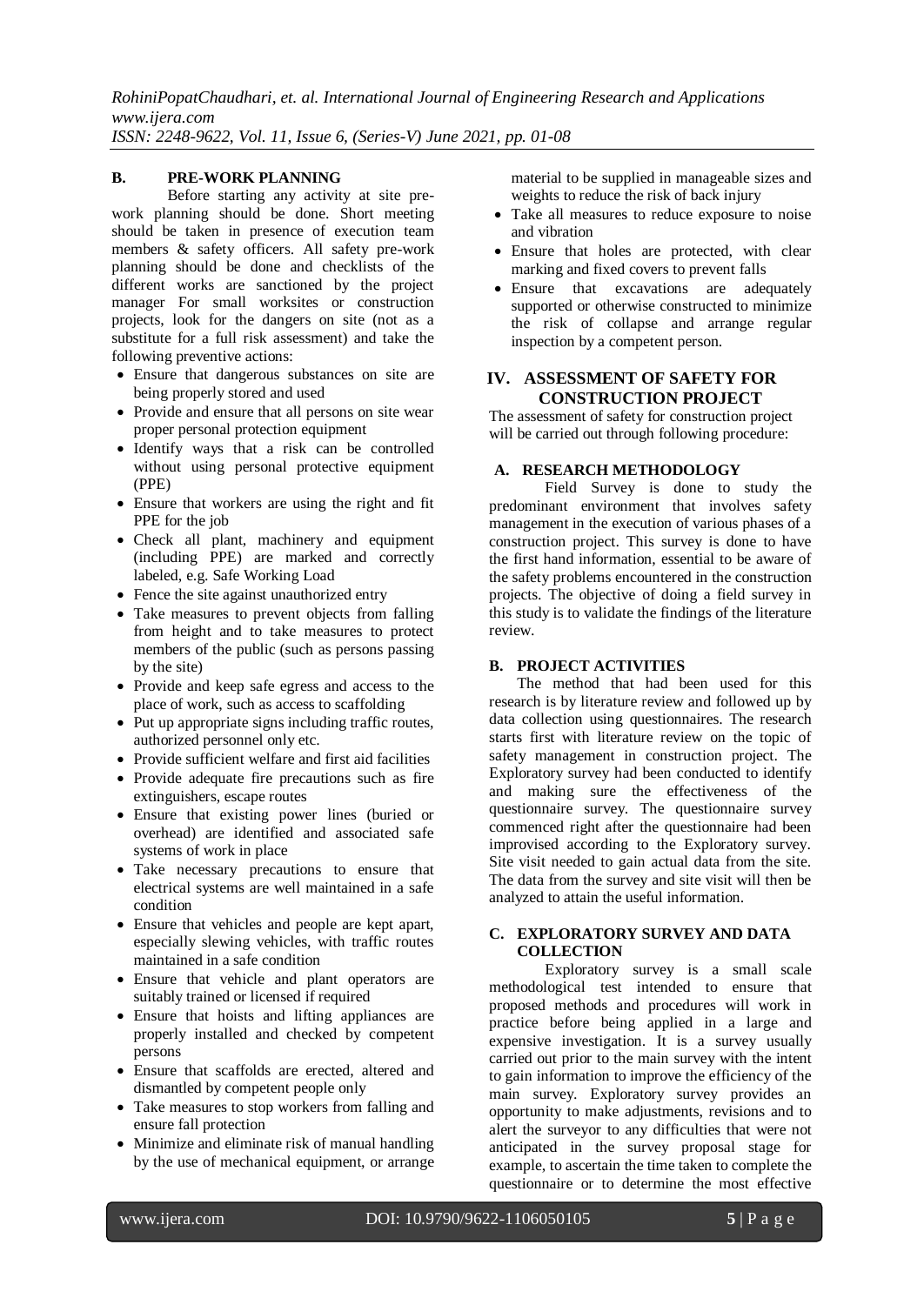*RohiniPopatChaudhari, et. al. International Journal of Engineering Research and Applications www.ijera.com*

*ISSN: 2248-9622, Vol. 11, Issue 6, (Series-V) June 2021, pp. 01-08*

size of the sampling unit. A Exploratory test will be administered to the same group of construction professionals to clarify and refine the questionnaire. By incorporating their comments, later a final questionnaire will be devised and take-in response from the respondents by using the questionnaire. The questionnaire might consist of three sections – questions regarding the background of the respondents, factors affecting improper safety management in Construction Industry and the current practice of Safety Management in Construction Project.

The aim of the data collection is to gather information regarding the safety management in construction project. The data collection will be conducted using Qualitative research and Qualitative research and observation which is concerned with testing the theory presented with the objective. The data collections are basically done by questionnaire.

People are more truthful while responding to the questionnaires regarding controversial issues in particular due to the fact that their responses are anonymous. The questionnaire survey will be distributed to the construction project teams and it will be conducted online.

The objectives to form questionnaire is:

1. To identify the factors that affecting improper

safety management in construction project.

2. To suggest some of the best practices in safety management for the construction industry.

To fill the questionnaire from staff, some instructions are given to avoid mistakes.

Along with the project detail, the questionnaire comprises of two parts factors affecting improper safety in construction project and current practices of safety in construction industry. Each point in questionnaire ranked from 1 to 5. 1-Strongly Disagree, 2-Disagree, 3–Moderately, 4-Agree 5-Strongly Agree.

The following questionnaire is prepare for factors affecting improper safety in construction project and data is collected

- 1. Organizational safety policy
- 2. Safety meeting
- 3. Safety training
- 4. Availability of safety equipment
- 5. Safety inspections
- 
- 6. Safety incentives and penalties<br>7. Workers" attitude towards safet Workers" attitude towards safety
- 8. Labour turnover rates
- 9. Compliance with safety legislation

The following questionnaire is prepare for current practices of safety in construction industry and data is collected

- 1. HSE policy is published to all worker
- 2. Safety Management System is established by the company
- 3. OSHA guideline is briefed to all employee
- 4. Safety awareness campaign is conducted by the company
- 5. Emergency response plan is used at the site
- 6. Safety tool box training is conducted daily
- 7. Scaffold is erected and dismantled under supervision of a designated person
- 8. The formwork braces and other supports is inspected by the designated person
- 9. All hoisting machinery such as mobile crane possessed certificate of fitness from the Department of Occupational Safety and Health.
- 10. The worker wear proper PPE at the construction site
- 11. Any accident is notified to the nearest Department of Safety And Health
- 12. Job safety/ hazard analysis is practiced at Construction site.
- 13. Safety signboards at workplace is put at the construction site
- 14. A safety and health officer is employed to ensure the safety of the site

### **V. DATA ANALYSIS**

The data analysis will be done after the data collection is finished. All the data collected from the questionnaires will be analyzed and then summarized to obtain the appropriate and suitable result of the safety management in construction project. Data analysis is actually an approach to desynthesize the data collected. It is a method of putting together facts and figures to solve problems and a systematic process of utilizing data to come up with the answer to the question.

The analysis of the survey is done by the Relative Importance Index (RII), Average Index Formula and Cronbach"s Alpha (using SPSS Software) method. The scores were then transformed to importance indices based on the following formula.

## **a. Relative Importance/Difficulty Index**

The data which is collected has been processed for carrying out analysis. The collect raw data of the questionnaire survey are entered into an Excel spreadsheet and SPSS (PASW) ver.18 program to analyze the data. The relative Importance Index (RII) is calculated to get the rank of the factors and the importance of safety in construction project.

Relative importance/difficulty index =  $\Sigma w/AN$ 

Where w is the weighting given to each factor by the respondents, ranging from 1 to 5, A is the highest weight (i.e. 5 in the study) and N is the total number of samples.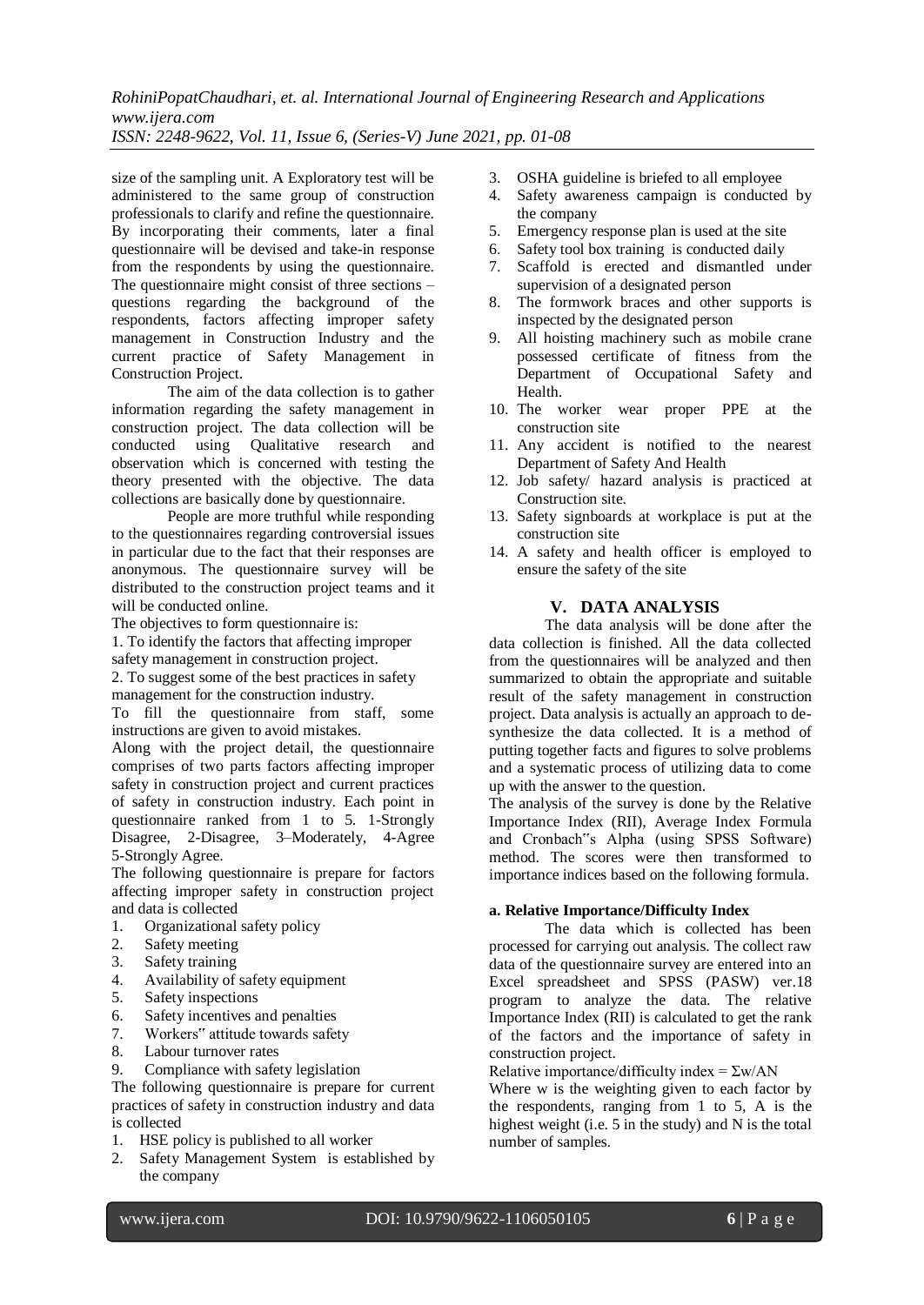#### **b. Average Index Formula**

The analysis was based on the qualitative measurement or ranking system. Rating for the questionnaire is 1 - Totally Disagree, 2 - Disagree, 3 - Moderately, 4 -Agree, 5 - Totally Agree.

The Average Index Formula (AI) =  $\Sigma(\beta X n) / N$ 

Where,  $\beta$  is weighing given to each factor by respondents

n is the frequency of the respondents

N is the total number of respondents

The rating scale based on average index calculated by above formula used in this project work is as shown below

- $1 = \text{Totally Disagree (from } 1.00 \text{ to } 1.50)$
- $2 =$ Disagree (from 1.50 to 2.50)
- $3$  = Neutral (from 2.50 to 3.50)
- $4 = \text{Agree (from 3.50 to 4.50)}$
- $5 =$  Strongly Agree (from 4.50 to 5.00)

#### **A. Factors Affecting Improper Safety Management Implementation in Construction Project.**

The collected data in the format of scores given to each factors affecting improper safety management implementation at construction site was analyzed by using relative importance formula for all the factors. The following table shows the result for the same.

| No             | <b>Factor Affecting Improper Safety Management</b><br><b>Implementation</b> | <b>Relative Importance</b><br>Index (RII) |
|----------------|-----------------------------------------------------------------------------|-------------------------------------------|
| ı              | Organizational safety policy                                                | 0.78                                      |
| $\overline{2}$ | Safety meeting                                                              | 0.81                                      |
| 3              | Safety training                                                             | 0.81                                      |
| 4              | Availability of safety equipment                                            | 0.80                                      |
| 5              | Safety inspections                                                          | 0.82                                      |
| 6              | Safety incentives and penalties                                             | 0.87                                      |
| 7              | Workers" attitude towards safety                                            | 0.85                                      |
| R              | Labour turnover rates                                                       | 0.93                                      |
| 0              | Compliance with safety legislation                                          | 0.88                                      |

Following is the chart showing Factors Affecting Improper Safety Management in Construction Site Vs Relative Importance Index



#### **b. Current Practices of Safety Management at Construction Site**



Based on the questionnaire, site visit performed and informal conversations with the engineer, the author have gathered several data. By comparing those findings, several conclusions can be made in order to comment about the currents practice of construction safety management at the project site. Firstly is the role of safety and health officer. Based on the survey, existence of safety officer is ranked as no 1. This shows that, the company employed safety and health officer for this project. On the other hand, based on the conversation with site engineer, the safety officer at the site has no competency in the safety. The ground level safety implementation somewhat poor due to cost and salary of paying the safety supervisor.

Secondly, there are contradiction of the findings in questionnaires and site visits. Based on the site visits, most of the labour didn't wear Proper Protective Equipment (PPE) at the construction site. For example, one of the workers didn't wear full body harness when concreting at the height above 6 feet. Based on site engineer of the company, the safety enforcement at the site is not stringent. The workers are allowed not to wear PPE at the construction site. One of the reasons why the workers are allowed is because if the management takes any action on the workers, the progress of the site will be decrease as most of the workers do not wear PPE.